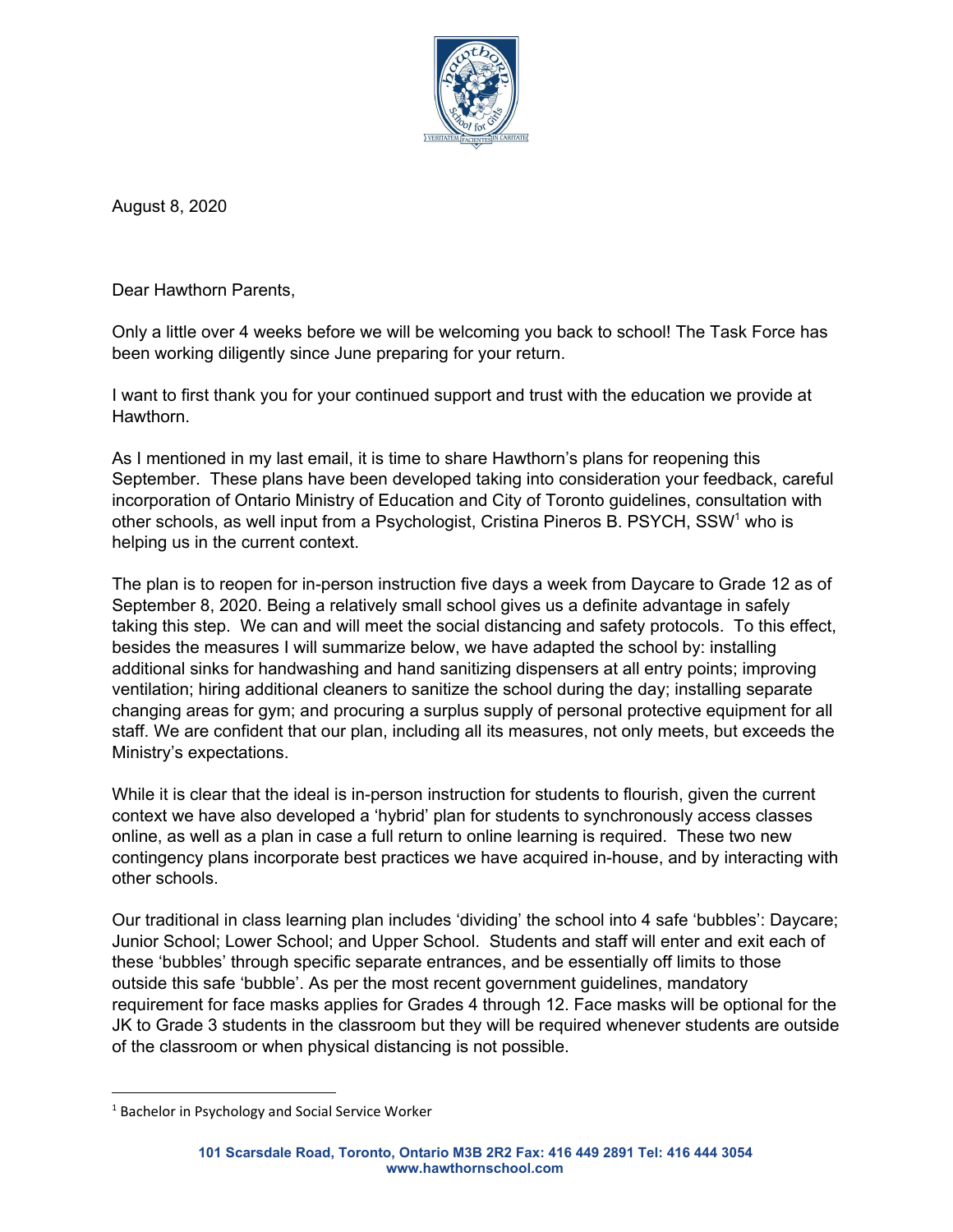As a safety measure, the Administration will send all families a link to a Parental Screening Google Form. This form is to be completed and submitted to Administration electronically every morning by 7:30 a.m. This task is mandatory for all staff and students to allow entry into the school. A staff member will be at every entrance to ensure prerequisites for entry have been met.

We are adopting different measures and policies to minimize risk of exposure to COVID, including:

- o Daily enhanced cleaning throughout the school
- o Ventilation of classrooms throughout the day
- o Infection prevention and control (IPAC)
- o Personal Protective Equipment (PPE)
- o Screening of children upon entry
- o Sanitary environment and interactions

**Daycare** will be accessed through their playground entry. Detailed plans and policies to reopen the Daycare have been submitted to the Ministry of Education for approval, as part of the process the IPAC policy was sent to the daycare parents yesterday. These plans are in sync with what will occur in the rest of the school.

## **Junior School (JK & SK)**

The Junior School will be its own safe 'bubble'. Parents are asked to drop-off their children at the front side door where they will be greeted by a staff member. At the end of the school day, they will await in their homeroom to be called and will exit through the same front side door.

Upon entry, students will sanitize their hands and proceed directly to their homeroom. They will follow their regular schedule and will only have access to the Upper School for physical education classes. The playground designated to the Junior School will be sanitized between playtimes.

If parents prefer their children follow classes online (or in the case of a mandated closure, or a family that has to quarantine) we have developed a fully synchronous (live streamed) online program. The goal is to build on foundational learning, promote cognitive attention development, ability to follow instructions, language, and motivation skills. That said, children at this age require constant supervision, and online learning is no exception. For this to be feasible at this age, full parental / adult support at home is essential.

The remote learning program will see teachers providing five synchronous (live streamed) sessions per day. Teachers will prioritize the main objectives to be learned and include activities to achieve these goals. Sessions will follow a similar schedule to the one in school with discretionary time in between. In addition, each child will have a one-on-one synchronous session a week to ensure that learning goals are being met, with an option for a second one-on-one session each week.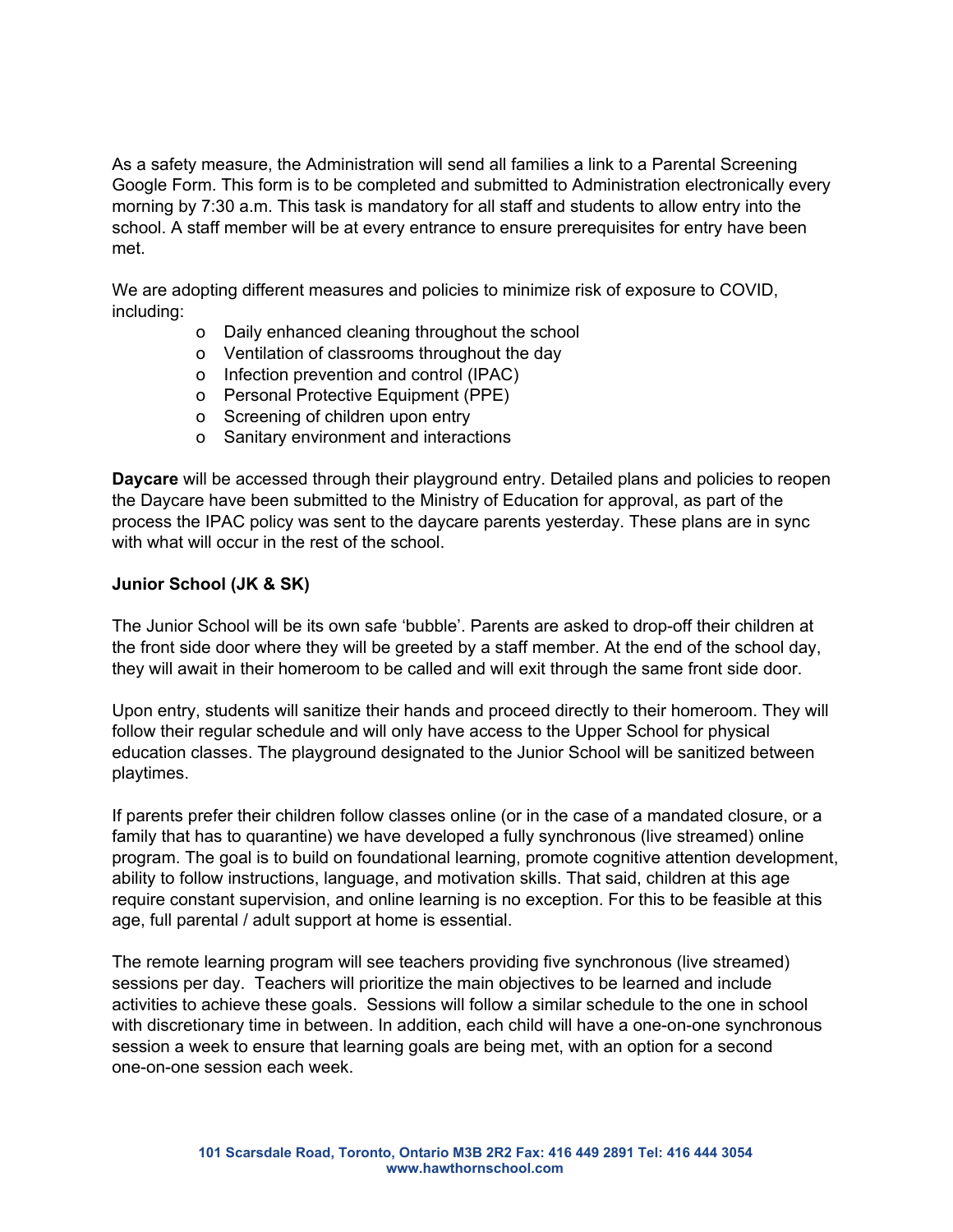In a hybrid approach, where some parents opt for online learning and others are in school (or a child has to remain home for family quarantine but is otherwise healthy) traditional, face-to-face learning will continue at school. Children who are not physically present can follow the first portion of each class through Google Meet. Again, full parental / adult support at home is essential for this to work. Children who follow online will have an additional weekly one-on-one session of 10 minutes to ensure learning goals are being met.

## **Lower School**

The Lower School (LS) will be its own safe 'bubble'. Within this safe bubble, there will be cohorts by grade level, with grades 1 and 2 being one cohort.

All LS students and staff will enter through the front side door while maintaining social distancing. At the end of the school day, they will await pickup in their homeroom, and exit through the same front side door.

Upon entry, students will sanitize their hands and proceed directly to their homeroom. Classroom desks are spaced to respect physical distancing of students within a cohort, and between students and their teacher. Timetables have been revised to limit the need to move between classes maximizing their safety. Lower School students will only have access to the Upper School for physical education classes.

Students will eat lunch and access the playground by cohort. If weather permits, preference will be given to having lunch and other activities outside.

In a hybrid approach, where some parents opt for online learning and others are in school (or if a student has to remain home for family quarantine but is otherwise healthy) traditional, face-to-face learning will continue at school. Students not physically present can follow all classes synchronously while they are being taught at school. If there is a need to return to online learning, this will be done in a fully synchronous (live streamed) manner, using Google Classroom. Students will follow classes 'live' through Google Meet, through video conferencing with their teachers. Teachers will continue to deliver course material. Class start times will remain the same, but class length will be adjusted as needed.

## **Upper School**

As in the Lower School, the Upper School will be its own safe 'bubble'. Within this safe bubble, there will be smaller safe bubbles / cohorts: grades 8 and 9; grades 10 and 11; and grade 12.

All US students and staff will enter through the back side door. At the end of the school day, they will await pickup in the US lunchroom, seated by cohort.

Upon entry, students (and staff) will sanitize their hands and proceed directly to their homeroom. Lockers and classrooms have been assigned by cohort. Lockers have been spaced to respect social distancing of students' within a cohort. Similarly, classrooms have visual aids for social distancing among students, and between students and teachers.